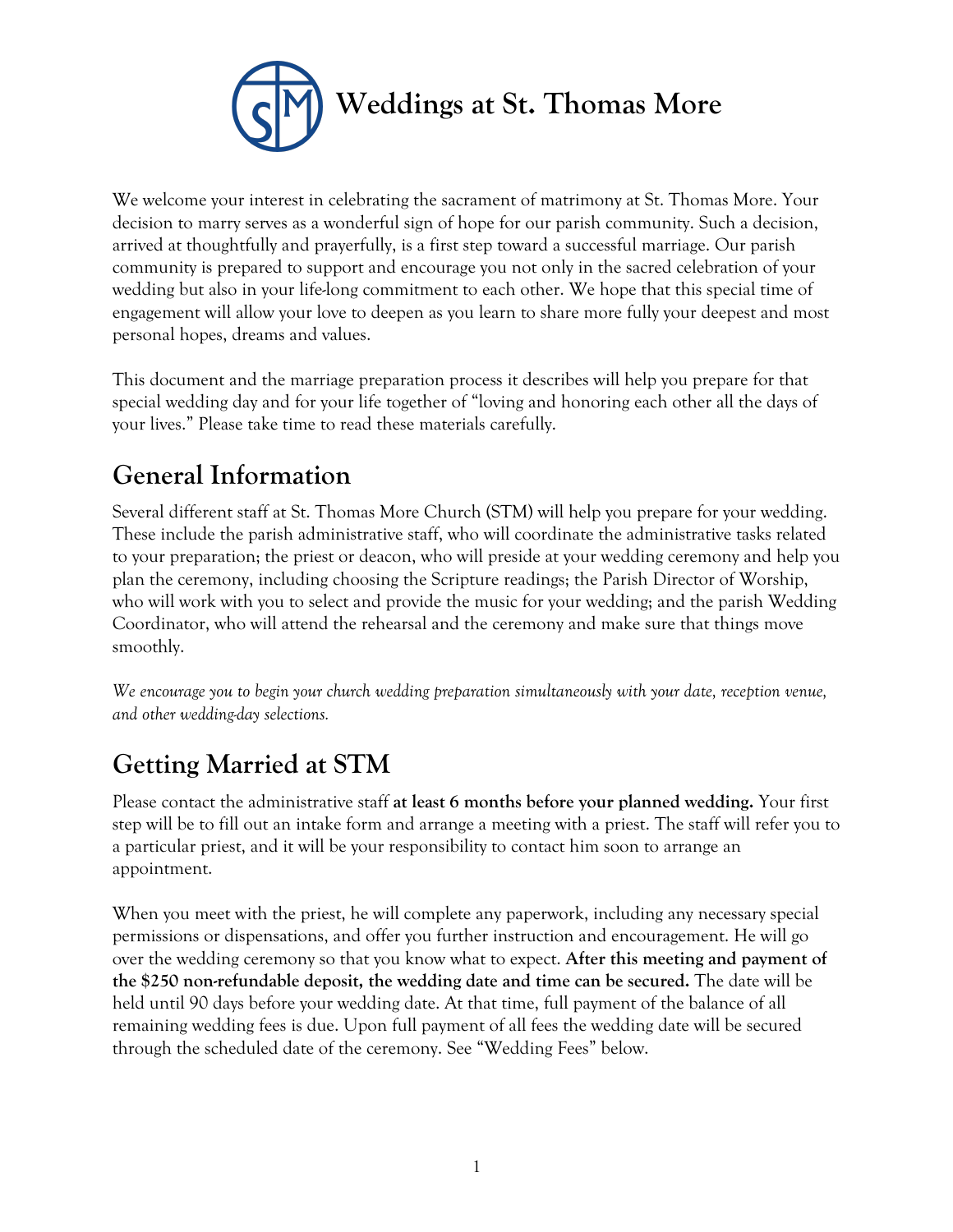*If you are getting married elsewhere but are completing your paperwork at STM, there is \$200 marriage preparation fee.*

St. Thomas More schedules weddings on most Saturdays, normally at 11:00am and 2:00pm. **We do not schedule weddings during Lent or on Easter weekend.** 

You can choose to be married either in the main Church or in the small Chapel (seating capacity is approximately 30-40 persons).

# **Marriage Preparation Program**

Once you have met with the priest you will be directed to an approved marriage preparation program. For a list of approved programs in the Atlanta area, go to:

https://archatl.com/ministries-services/marriage-family-ministry/marriage-preparation/. Note that there may be a charge for these programs.

While you are free to register for any approved program, we strongly encourage you to participate in our own marriage preparation program, *Fall In Love, Stay In Love*. We offer this 4-week program three times a year. Drawing from the wisdom of the *Spiritual Exercises of Saint Ignatius*, the program includes presentations by witness couples; in-class and at-home couple exercises; evening sessions that emphasize communication, intimacy, commitment, discernment, and values; and various tools, rituals, and practices that will aid couples in their marriage together. For more information and to register please contact Andy and Sarah Otto at: aotto@stmga.org.

# **The Wedding File**

Once we receive your intake form and you have met with a priest, the administrative staff will open a wedding file for you. This file will contain all the documentation required for your wedding. This documentation helps establish your ability to enter freely and fully into marriage. It will be your responsibility to obtain this documentation in a timely manner.

Once you have been married, the wedding file will be kept as a permanent record in the church where your wedding takes place.

### Required Documentation:

At your meeting with the priest, he will explain the following documents you need to obtain:

• **Baptismal Certificates for Bride and Groom:** If you were baptized as a Catholic, contact the church where you were baptized and ask for a **newly** issued certificate of baptism with the seal of the church embossed onto it. This certificate may not be dated more than 6 months before your wedding file is completed.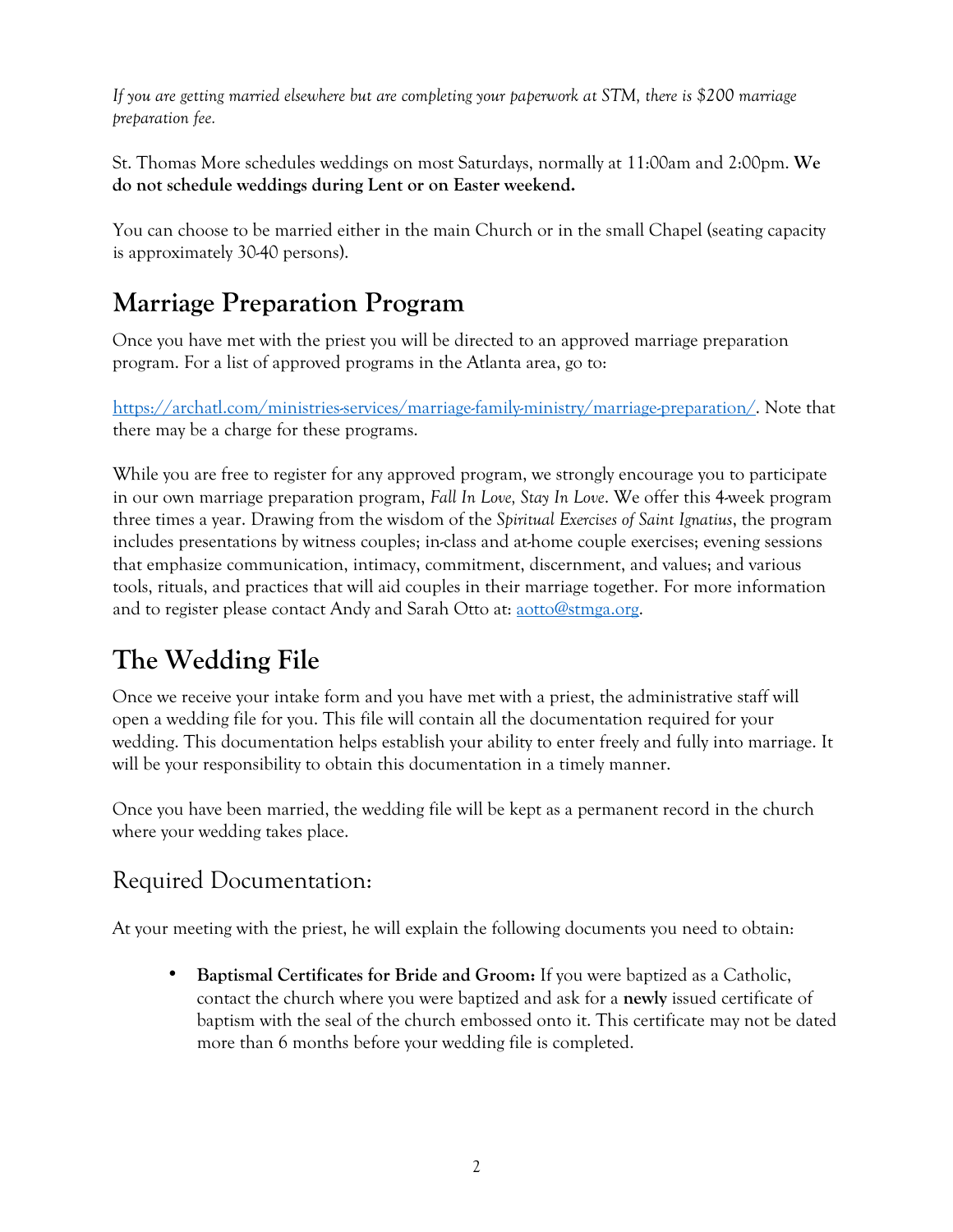If you were not baptized Catholic, but were baptized into in another Christian church, you should contact that church and ask for a baptismal certificate or some writing evidencing that baptism. If such a writing is not available, tell the STM administrative staff.

If you were not baptized, tell the STM administrative staff.

- A letter or certificate showing that you completed an approved **marriage preparation program.**
- **Affidavits** attesting to your freedom to marry: Each of you must obtain *two* signed and dated affidavits from immediate family members or, if no immediate family member is available, from close, long-standing adult friends of long-standing. When signed and dated, these affidavits will attest that each of you is "free to marry," i.e., you have not been previously married. STM will provide these forms for you.

You should collect these documents and return them to the STM administrative staff in a timely manner.

### **Marriage License**

If one or both of you are residents of Georgia, you may apply for a marriage license in any county in Georgia.

If neither of you is a resident of Georgia, you must apply for the marriage license in the county where the ceremony is to be held.

**The ceremony cannot take place until you have obtained this license and presented it to the priest or deacon who will preside at your wedding.** We suggest that you present this license and the return envelope no later than the wedding rehearsal.

### **A Catholic Mass or Non-Eucharistic Service?**

Catholic weddings can take place either as part of a Catholic Mass or a non-Eucharistic service. The marriage rite itself is the same in each service, but the non-Eucharistic service does not include a Communion rite.

If both bride and groom are Catholic, you may choose either option. However, if one of you is not Catholic, or if a large number of the wedding guests is not Catholic, we suggest that you choose the non-Eucharistic service for your wedding ceremony.

If you have any questions regarding which form of wedding service is more appropriate for you, you may discuss that with the priest.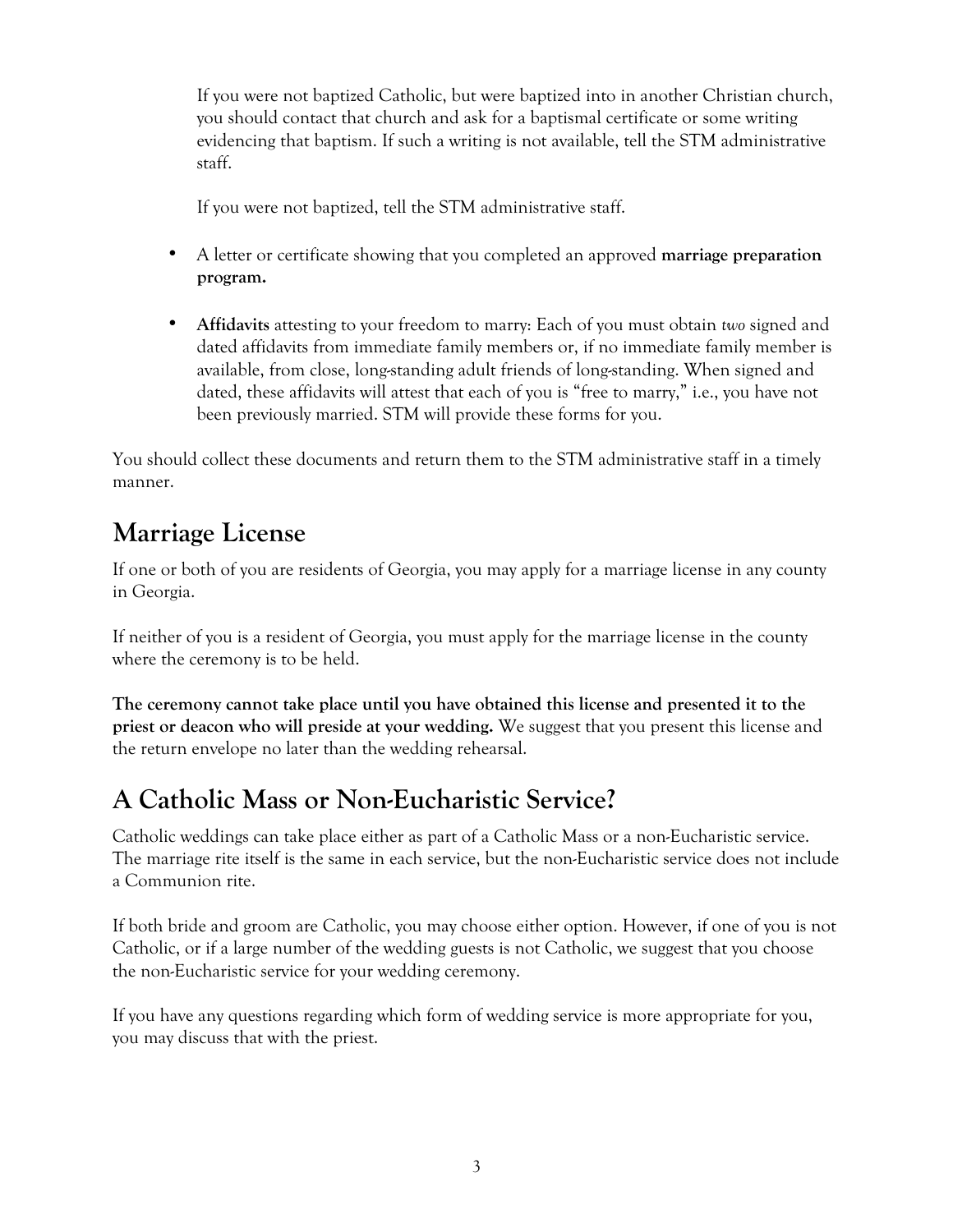# **Meeting with the Director of Worship**

After you have completed your marriage preparation program, but **not more than 2 months before your wedding date**, you should arrange to meet with the Director of Worship. He will help you choose appropriate scripture readings and music for the wedding ceremony. See "Music at the Wedding" below.

# **Meeting with the Wedding Coordinator**

After meeting with the Director of Worship, you will want to contact the Wedding Coordinator. She will help you with planning wedding logistics.

# **Wedding Rehearsal**

The wedding rehearsal is an important part of the preparation for the ceremony. It allows members of the wedding party to become familiar with the physical environment of the Church or Chapel and with their liturgical roles. All members of the wedding party and others who have an active role in the ceremony, including lectors and other ministers, should be present for the rehearsal. Wedding singers and musicians normally need not be present for the rehearsal.

Rehearsals are normally scheduled on the Friday evening preceding your wedding. The rehearsal typically lasts an hour or less.

# **The Marriage Ceremony**

The marriage ceremony is a sacred ritual in which the Church celebrates the presence and activity of God within the relationship of husband and wife. It is fundamentally a religious ceremony in which secular actions and symbols are generally not appropriate.

### Presider

The administrative staff normally assigns an STM priest to preside at your wedding. If you want a particular STM priest to preside at your wedding, you should contact him at least six months in advance. If he is agreeable, inform the administrative staff promptly.

If you wish to have another priest or deacon whom you know preside, please let the administrative staff know. He will need to provide a letter of good standing and receive permission from the pastor to preside.

Clergy of other religious traditions are welcome to assist in the celebration of your wedding. In this case, the Catholic presider will consult with the non-Catholic minister to make appropriate accommodations.

### Music at the Wedding

Music is an important part of a Catholic marriage ceremony. Music enhances the celebration of Christ present in this ceremony and supports the active participation of all those who gather.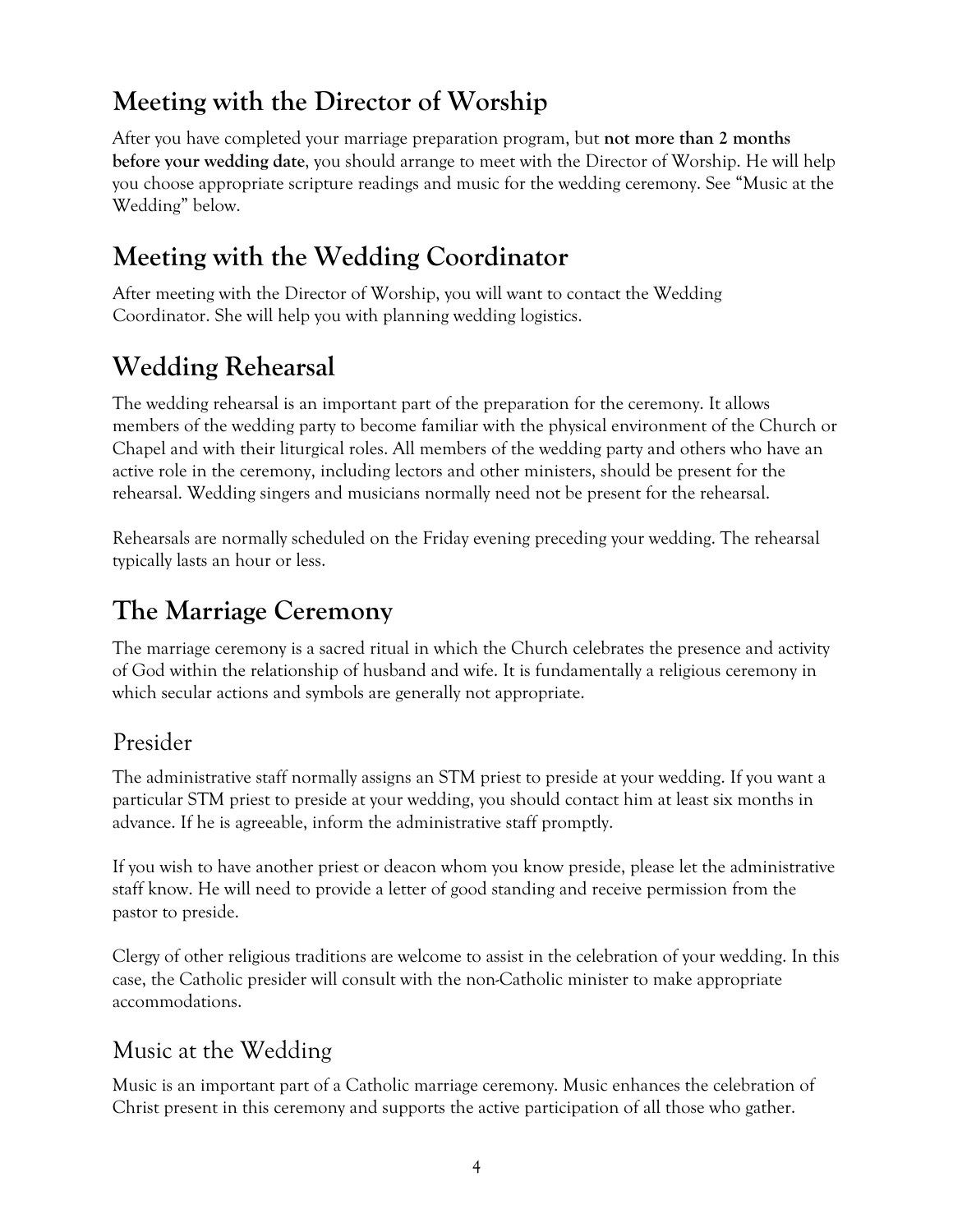When you meet with the Director of Worship, he will help you choose the music for your wedding. Secular or other popular music, e.g., Wagner's "Here comes the bride," or Mendelssohn's "Wedding March," is not permitted. The songs, hymns, and acclamations chosen should be ones that are familiar and common to many parishes so that the Assembly may actively join in the singing. Certain parts of every wedding service are always sung, including the psalm response after the first reading, and the Alleluia verse before the Gospel. If your wedding takes place as part of a Mass, certain Mass parts are always sung, including the "Holy, Holy," the Memorial Acclamation, and the Great Amen.

Since the Director of Worship is responsible for all liturgical music in the parish, including music for weddings, he has the authority to make final decisions regarding your music selections. The Director will also ensure that the liturgical music chosen is performed well and at the appropriate time.

Prerecorded music is not appropriate since the liturgy is the living prayer of a particular assembly of the Church.

#### Prelude Music:

Prelude music can enhance the liturgy and prepare the community for worship. Therefore, what is not appropriate during the ceremony is not appropriate in the church beforehand.

#### Cantor and Organist:

STM will provide a cantor and organist/pianist for your wedding celebration. The cantor is a trained liturgical music minister who leads the assembly in the singing of all the music for your wedding, including the psalm response to the Old Testament reading and the singing of the Gospel Acclamation. The organist/pianist supports the singing of the assembly.

#### Instrumentalists and Additional Singers:

If you want additional musicians and/or additional singers, discuss this with the Director of Worship when you meet with him. He is authorized to make the final decision in this regard. You will be expected to bear any additional cost associated with these musicians and singers, including the cost of any necessary rehearsal time.

### The Wedding Procession

We encourage you to think carefully about the form your wedding procession will take. The Wedding Coordinator can discuss with you different options for how the wedding party is arranged for the procession.

### Worship Aid for the Wedding Ceremony

A well-designed wedding program will help you and your guests participate well in the celebration. The creation and printing of worship aids is the responsibility of the couple to be married. You may wish to contact the Director of Worship or the Wedding Coordinator for help with this.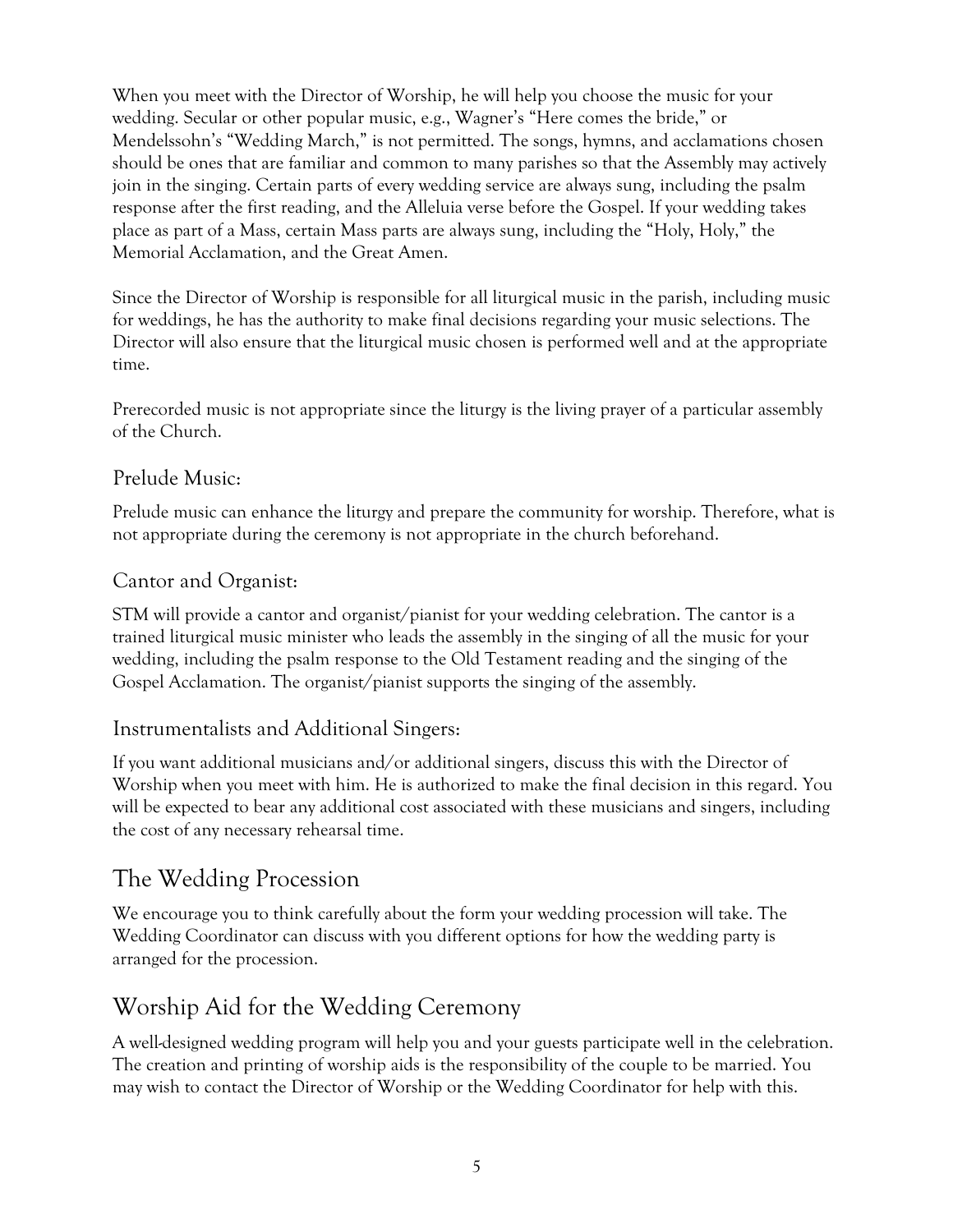### Use of the Church and Chapel

You should take steps to see that your wedding begins promptly as scheduled. You have the use of the church or chapel for *one hour* before the scheduled start time, and for two hours after the start of the ceremony. The wedding coordinator ensures the church is open only during this three-hour window. This applies to all activities related to your wedding, such as arrival of family and placement of flowers, the wedding ceremony, and any post-wedding activities, e.g., taking photographs, collecting floral arrangements, etc.

#### Candles

The only candles permitted are those already in place. Additional candelabra, lighted or unlighted, or candles on the altar, in the aisles, or on the pews, are not permitted.

The unity candle or other similar rituals are not permitted during the wedding celebration.

#### Ring Bearers

You may have ring bearers. However, their role will be symbolic and not functional. The actual wedding rings should be kept by either the Best Man or Maid/Matron of Honor. In deciding whether to use ring bearers, please consider the ability of the child to make it down the aisle and to stay content during the ceremony.

### Flower Girls/Boys

You may have flower girls/boys. However, they may not throw flowers, petals, rice or anything else as they process down the aisle. In deciding whether to use flower girls/boys, please consider the ability of the child to make it down the aisle and to stay content during the ceremony.

### Outside Professional Consultants

Professional consultants whom you may retain to assist you with your wedding celebration have no role in the wedding ceremony planning or celebration. While on STM property, they must follow the direction of the STM staff and abide by the policies in this guideline.

### Banners

No banners or signs of any type may be put up in the church or carried in the processional or recessional.

### Alcohol

Alcohol consumption prior to or during the wedding ceremony may jeopardize the validity of the marriage. Alcohol use anywhere on STM property before, during, or after your wedding is prohibited.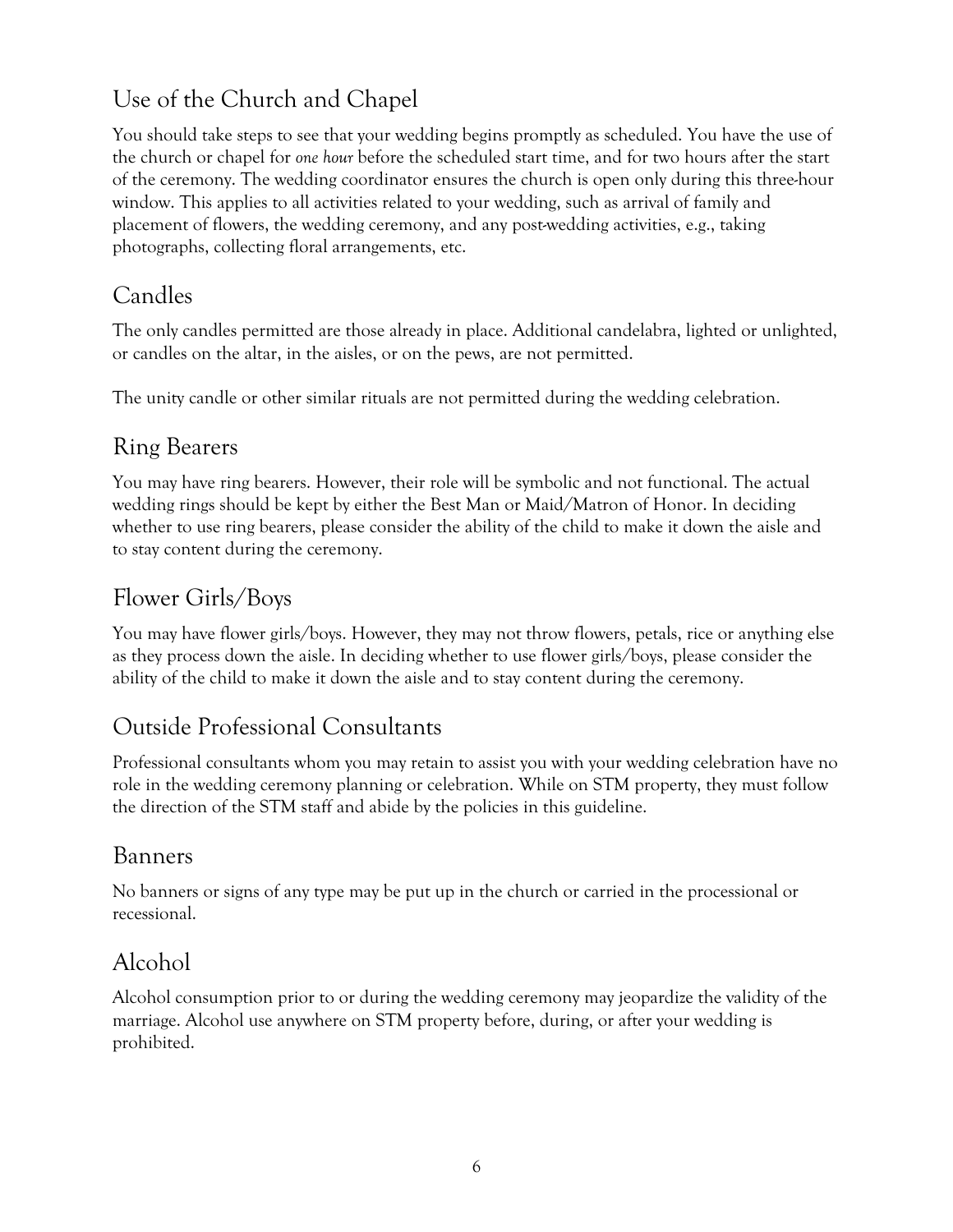### Bubbles/Confetti/Birdseed/Rice

Throwing rice, birdseed, confetti, silk or fresh flower petals, or releasing bubbles inside or outside of the church or chapel is not permitted. Aisle runners are not permitted in the Church or Chapel.

### Flowers

Flowers may enhance the beauty and solemnity of your celebration, and you are welcome to provide them at your cost. We ask that you follow the guidelines below.

- Free-standing floral arrangements may be placed in the sanctuary in ways that do not obstruct movement around the altar and other furnishings. They may never be placed on the altar.
- The flowers you provide belong to you and you are free to take them with you after the ceremony. However, you may wish to consider donating your flowers to the church.
- If you wish to place flowers of other decorations on the pews, these must be attached without the use of tape, other adhesives, tacks or nails.
- Church furnishings or seasonal decorations may not be altered or moved under any circumstances.
- During the liturgical seasons of Advent/Christmas and Easter, the sanctuary has a particular seasonal atmosphere which may not be altered. Flowers and other decorations must reflect the atmosphere of the season.

To avoid expensive mistakes, we suggest that you consult the Wedding Coordinator before ordering flowers and other decorations.

### Photography and Videography

Photographers, videographers, and their associates must respect the sacred character of the wedding ceremony and space. They must behave discreetly and reverently and strictly follow the policies in this guideline.

Specific requirements include:

- No flash photography or special/additional lighting is permitted at any point during the ceremony, including the processions into and out of the church.
- No photographer, videographer, or assistant is permitted in the sanctuary area at any time.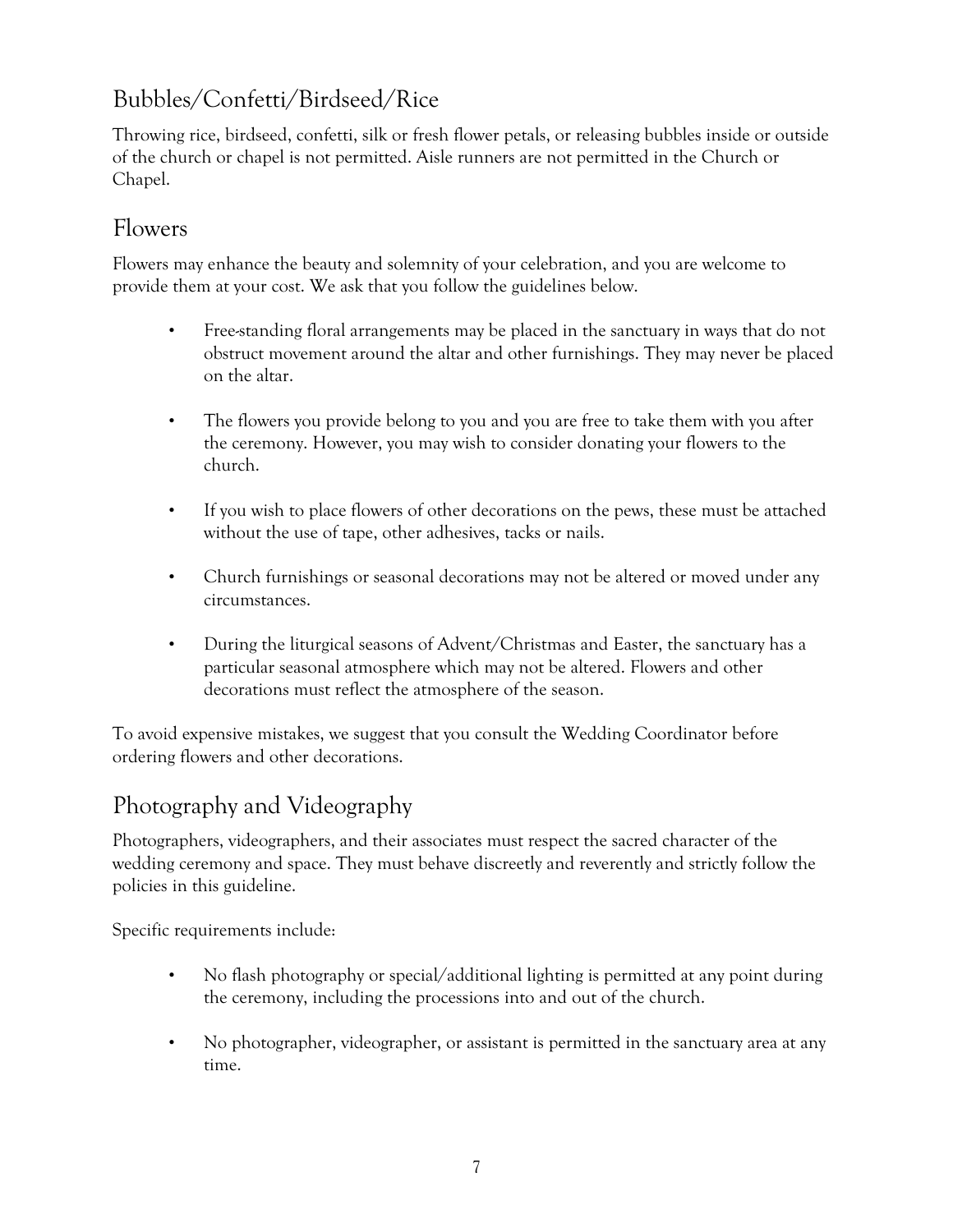- Before the ceremony, the photographer may work in the outdoor areas, the narthex, Family Room, and hallways outside the sacristy.
- During the ceremony, the photographer must remain in the side aisles no closer to the sanctuary than the first pew, or in the center aisle behind the wedding guests. During the processional and recessional the photographer may be in the center aisle but must remain unobtrusive and out of the way.
- Photographers and videographers should dress appropriately for the occasion. No shorts, jeans, T-shirts, or sneakers are permitted.

It is the responsibility of the wedding couple to ensure that photographers and video personnel receive these policies and abide by them. You may be asked to have your photographer sign an agreement to abide by these rules. If you or your photographer has any questions on the wedding day, he/she should consult the Wedding Coordinator.

## **Wedding Fees**

A non-refundable deposit of \$250 is due at the time your wedding is scheduled and goes toward the "Use of Church" fee. There is no fee for the services of the parish priest or deacon who assists you and presides at your wedding. It is customary, however, to offer him a gift, in proportion to the overall expense of your wedding.

#### Fee Breakdown:

Use of Church: \$1,000 (non-parishioner) / \$400 (registered and active parishioner\*) Organist: \$250 Cantor: \$150 Wedding Coordinator: \$200 Altar Server: \$20 Priest (suggested gift): \$250 *If used:* Livestreaming tech: \$150

*Except for the fees for the use of the church, fees for individuals (organist, cantor, etc.) should be made as separate checks to those people no later than one week before the wedding date.*

\* A "registered and active STM parishioner" refers to either bride or groom who has been registered as a parishioner for at least one year before the date of the wedding and has during that year participated regularly at Sunday Eucharist at STM, participated meaningfully in parish activities and ministries, and given reasonable financial support to the parish.

Upon payment of the non-refundable \$250 deposit, we will hold the date until 90 days before the wedding date. At that time, the full balance of your Use of Church fee is due. Upon timely full